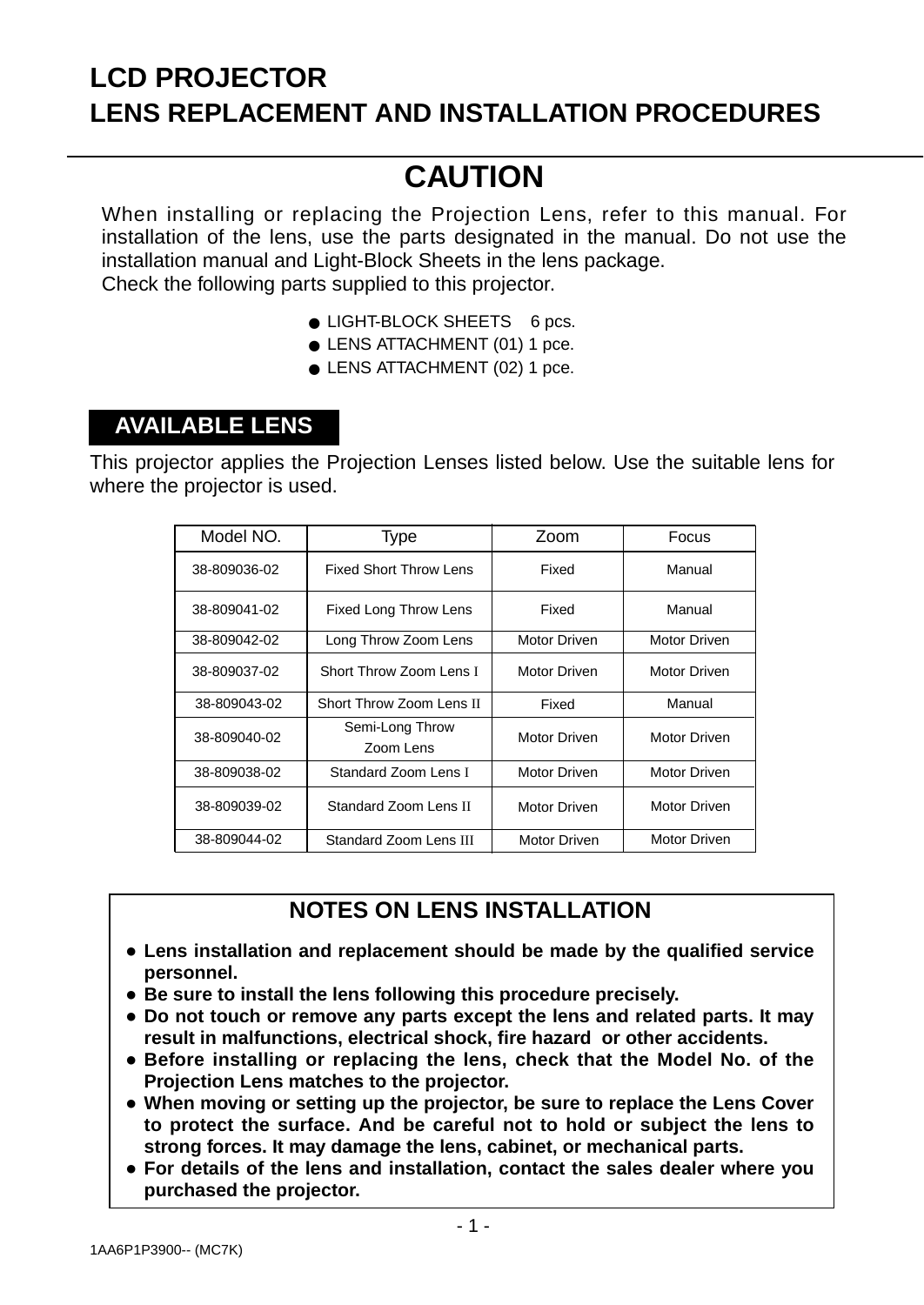## **LENS REPLACEMENT AND INSTALLATION PROCEDURE**

UPPER LENS

B

**COVER** 

NOTE : The installation procedure and needed parts for lens installation depend on the type of the Projection Lens. Check the Model No. of the Projection Lens and be sure to install or replace the lens following procedure below.

**1** Remove Lens Cover. Remove 2 Screws A. Push<br>part B and pull Upper Lens Cover up part B and pull Upper Lens Cover up. (See Fig. 1.)

- 2 Remove 4 Screws C. Pull Lower Lens Cover<br>toward front and remove. (See Fig. 2.) toward front and remove. (See Fig. 2.)
	- LOWER LENS **COVER**



A

y<br>RRRR

**Fig-1**

**3** Remove 2 Screws D and Cover Plate on the<br>**3** back of Upper Laps Cover (See Fig. 3.) back of Upper Lens Cover. (See Fig. 3.)

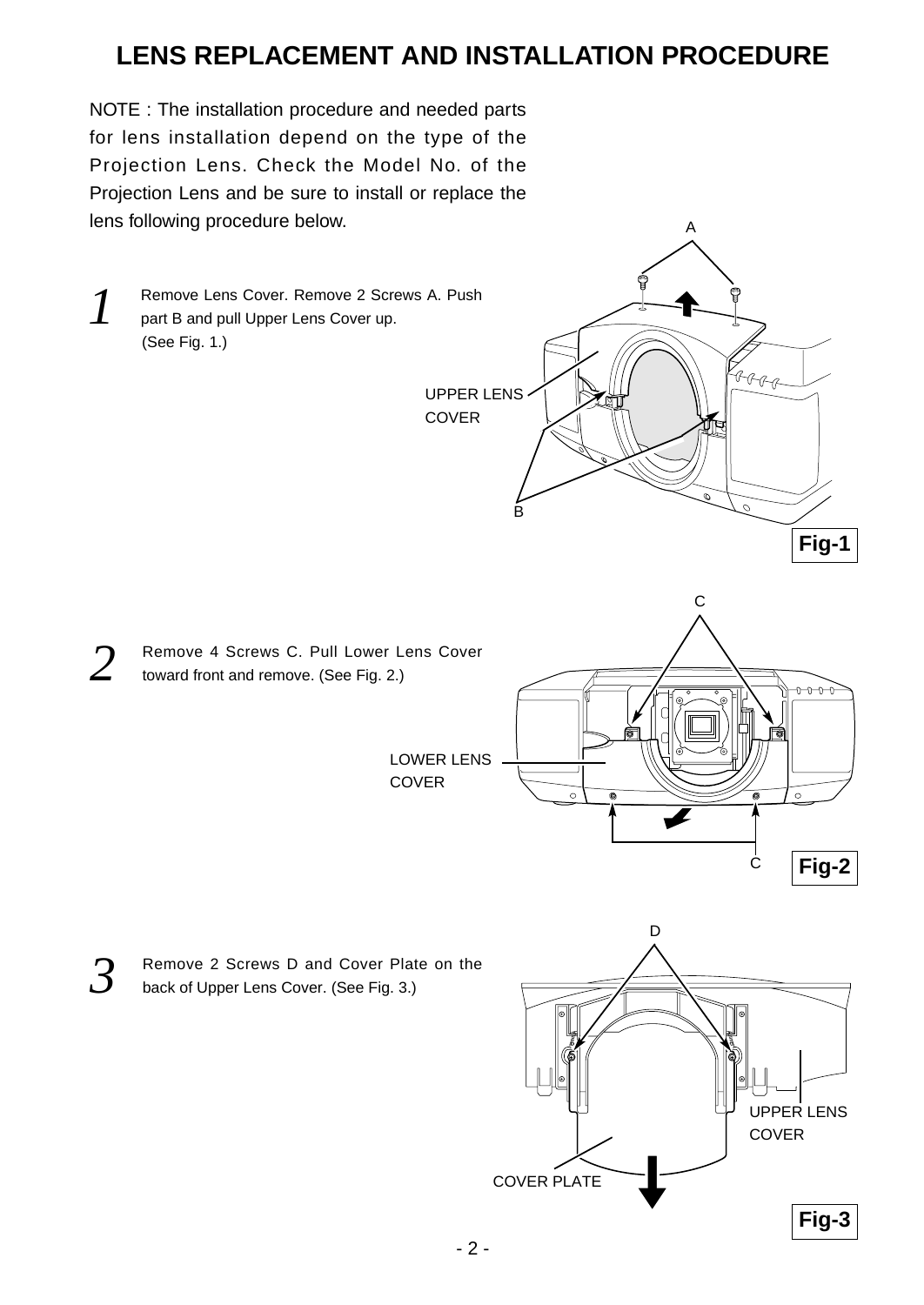*4* Replace Lens Cap on the rear (mounting side) of Projection Lens and mount Lens on the lens Attachment with 4 Screws. (Use screws attached on lens.)

Connect the Lens Motor Lead connector to the socket on the right-top of the lens attachment. (Motor Driven Lens only.) See Fig. 5.



Grasp (release lock) the Lens Lock Lever and turn it fully upward. (See Fig. 6.)<br>Install the Lens into the projector. Grasp the Lens Lock Lever and turn the Lever fully downward until lever is Locked (clicked position) properly. (See Fig. 7.)

When installing the Motor Driven Lens, be sure to mount Lens Motor on right side. (See Fig. 4.) After installing the lens, make sure the Lens is not loose and properly installed.

> Grasp (unlock) Lens Lock Lever and fully pulled

locked (clicked).

#### LENS LOCK RELEASE LENS LOCK

Grasp (unlock) Lens Lock Lever and pulling upward.



downward until it is  $\circledcirc$  $\overline{\mathcal{O}}$  $\overline{\circ}$ **Fig-7**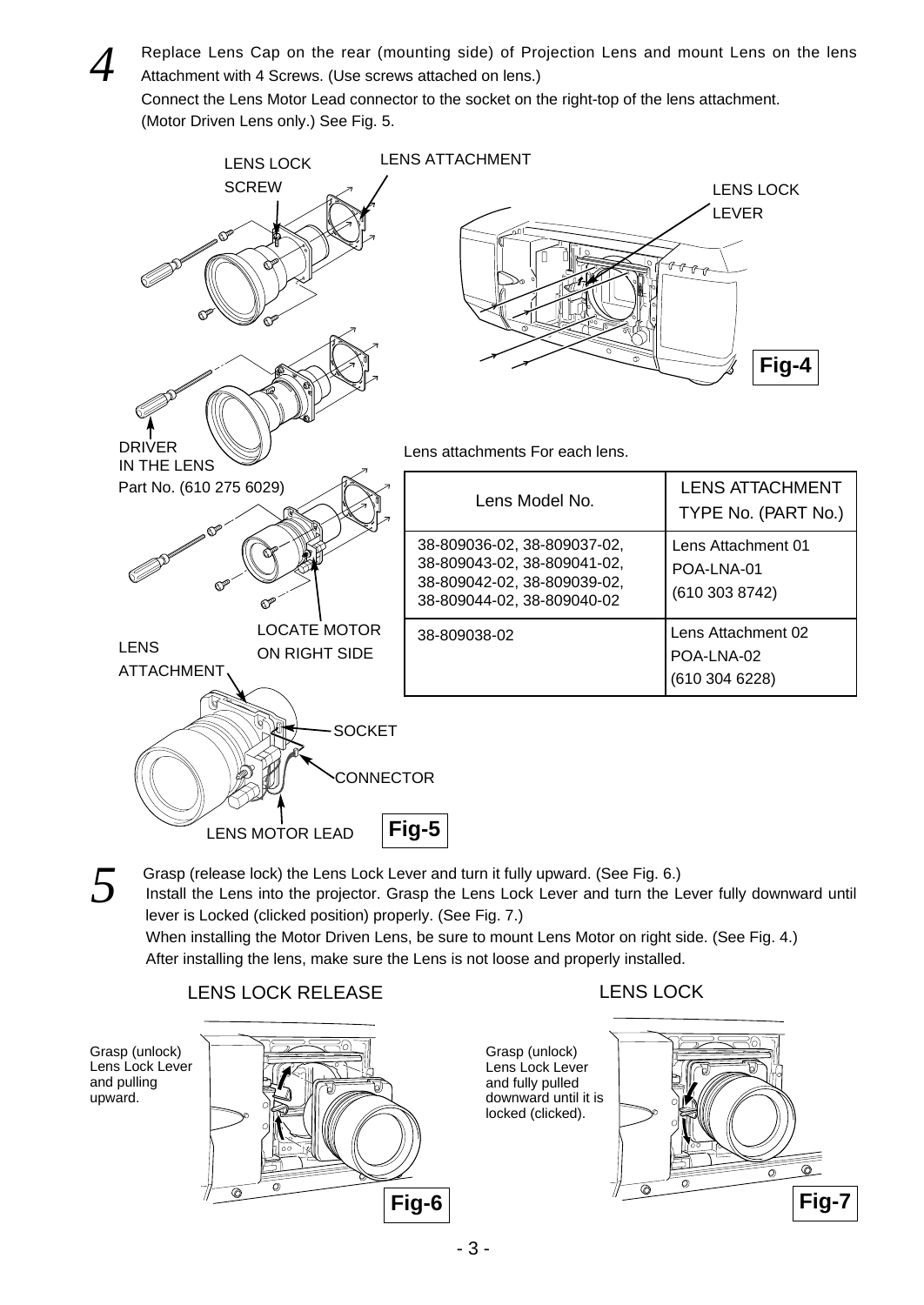**6** This projector has 6 Light-Block Sheets. Use 2 Light-Block Sheets corresponding with lens. (Refer to the light block Sheets corresponding with lens. (Refer to the list below.) Use 1 Light-block Sheet for MODEL 38-809043-02 Set 2 Light-Block Sheets through the lens. Make sure the shape of the Light-Block Sheets are correct and be sure to set them as shown in the Fig. 8.

NOTE:

- Be sure to set each Light-Block Sheet as shown in Fig-8.
- Make sure the mark (TOP and BACK) on Light-Block Sheets are correct and set them properly.

Light-Block Sheets For each lens.

| Lens Model No.             | Type No. (Part No.)     |
|----------------------------|-------------------------|
| 38-809039-02               | TYPE FA1 (610 285 8228) |
|                            | TYPE FA2 (610 285 8204) |
| 38-809037-02, 38-809038-02 | TYPE FB1 (610 285 8211) |
| 38-809040-02, 38-809042-02 | TYPE FB2 (610 285 8198) |
| 38-809036-02, 38-809041-02 | TYPE FC1 (610 284 2500) |
| 38-809044-02               | TYPE FC2 (610 284 2494) |
| 38-809043-02               | TYPE FB1 (610 285 8211) |

MODEL 38-809043-02

**Fig-8**



LIGHT BLOCK SHEETS Make sure the sheet figures are correct and put in proper position.



LIGHT BLOCK SHEET Make sure the sheet figure is correct and put in proper position.

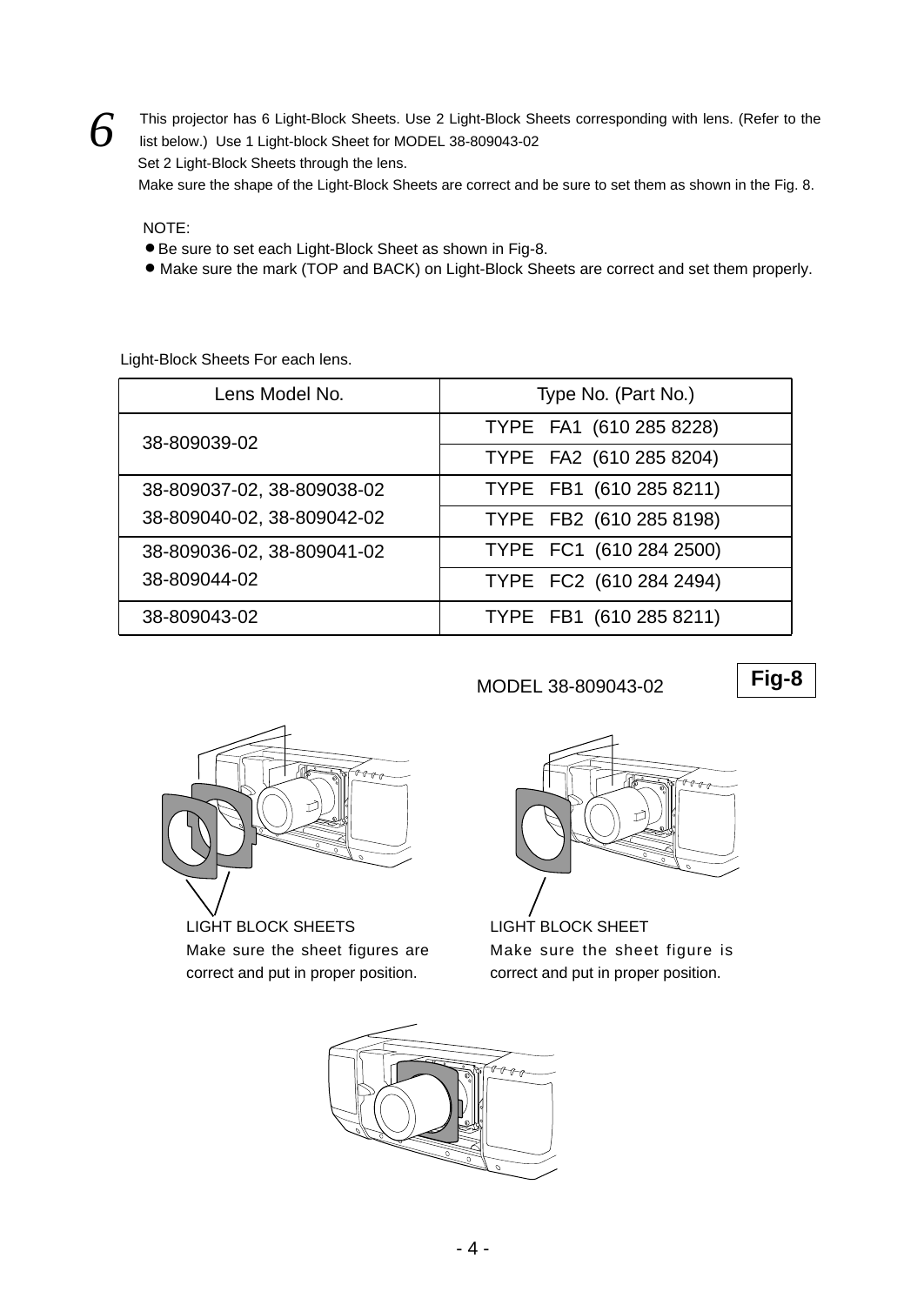- *7* Adjust focus of the Projection Lens. (38-809036-02, 38-809041-02 and 38-809043-02 only.) Set up the projector and project image on the screen. Loosen Focus Lens Lock Screw and rotate Projection Lens to obtain proper focus. After adjusting focus, be sure to lock Projection Lens with Focus Lens Lock Screw securely. (See Fig. 4.) Adjust focus of Projection Lens MODEL 38-809043- 02, following Focus Adjustment on page 6.
- **8** Replace Lower Lens Cover. Slide Light-Block Sheets into the guide of Lower Lens Cover and set them in front of the flap. (See Fig. 9.) Fix Lower Lens Cover with 4 Screws C. (See Fig. 2.) them in front of the flap. (See Fig. 9.) Fix Lower Lens Cover with 4 Screws C. (See Fig. 2.)
- **9** Replace Upper Lens Cover. Slide Light-Block Sheets into the guide of Upper Lens Cover and set them in front of the flap. (See Fig. 9.) Fix Upper Lens Cover with 2 Screws A. (See Fig. 1.)
- Turn the projector on and operate Lens shift, Zoom and Focus fully to check Light-Block Sheets. If Light-Block Sheets interfere with those operations, check Light-Block Sheets are set properly.

Slide both upper sides of LIGHT BLOCK

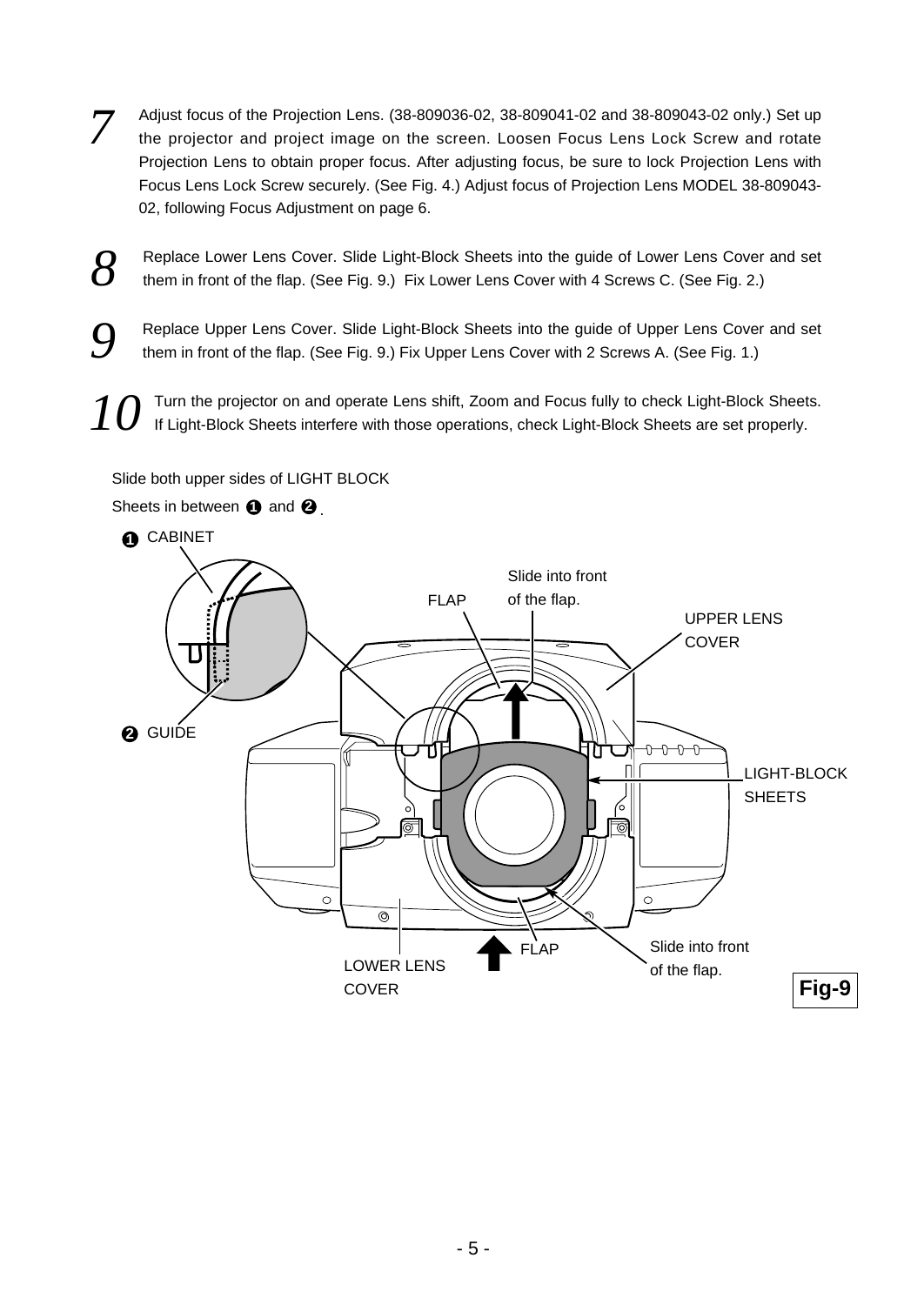## FOCUS ADJUSTMENT (For Model 38-809043-02)

Set up the projector and project image on the screen.

- 1. Loosen the Focus Lock Screw on the projection lens.
- 2. Rotate the projection lens to obtain proper focus on center area of the screen.

When the distance of the screen and lens is 1 meter, set ● mark (yellow) of the lens on Focus Lock Screw position.

3. Lock the Focus Lock Screw securely.

When proper focus is not observed at outer area of the screen, proceed following adjustments.

- 4. Loosen the Focus Lock Ring on the projection lens. (Turn the Lock Ring counter-clockwise.)
- 5. Rotate the lens to obtain proper focus on outer area of the screen.
- 6. Lock the Focus Lock Ring securely. (Turn the Lock Ring to clockwise.)

If proper focus is not observed over the entire screen, repeat above adjustments 1~ 6.



## Correcting the focus

When the lens is attached to the projector and images are being projected onto the screen, the peripheral focus may be out of focus in some localized areas. If this happens, insert the accessory in between the lens attachment and the lens to correct the focus.

Inserting the spacers corrects the distance for best  $B \rightarrow B'$  Screen diagonal focus at the screen.

The corrected distance is determined by the thickness of the spacers that are used. As a guide, the distance is adjusted by approximately 30 mm for each 0.1-mm thickness of the spacers.

There are three types of spacers provided, and there are four of each spacer type. Use these spacers to correct the distance as required.

| Spacer "1"<br>Color; Clear<br>Thickness; 0.1 mm | Correction distance<br>30 mm/for 60-inch<br>projection |
|-------------------------------------------------|--------------------------------------------------------|
| Spacer "2"<br>Color; Black<br>Thickness: 0.2 mm | Correction distance<br>60 mm/for 60-inch<br>projection |
| Spacer "1"<br>Color; Cream<br>Thickness: 0.3 mm | Correction distance<br>90 mm/for 60-inch<br>projection |



#### BE SURE TO CHECK FOR SAFETY

After installing or replacing the lens, be sure to check the following for safety.

1. Check the lens is securely fixed with the screws.



- 2. Check no wiring is damaged or tangled on the gear of the lens motor or the other mechanical parts.
- 3. Check no part is missing, and no mounting part is loose.

Some parts are not used for installation or replacement. Keep these parts for later use. NOTE: Figures in this manual may differ from the actual product.